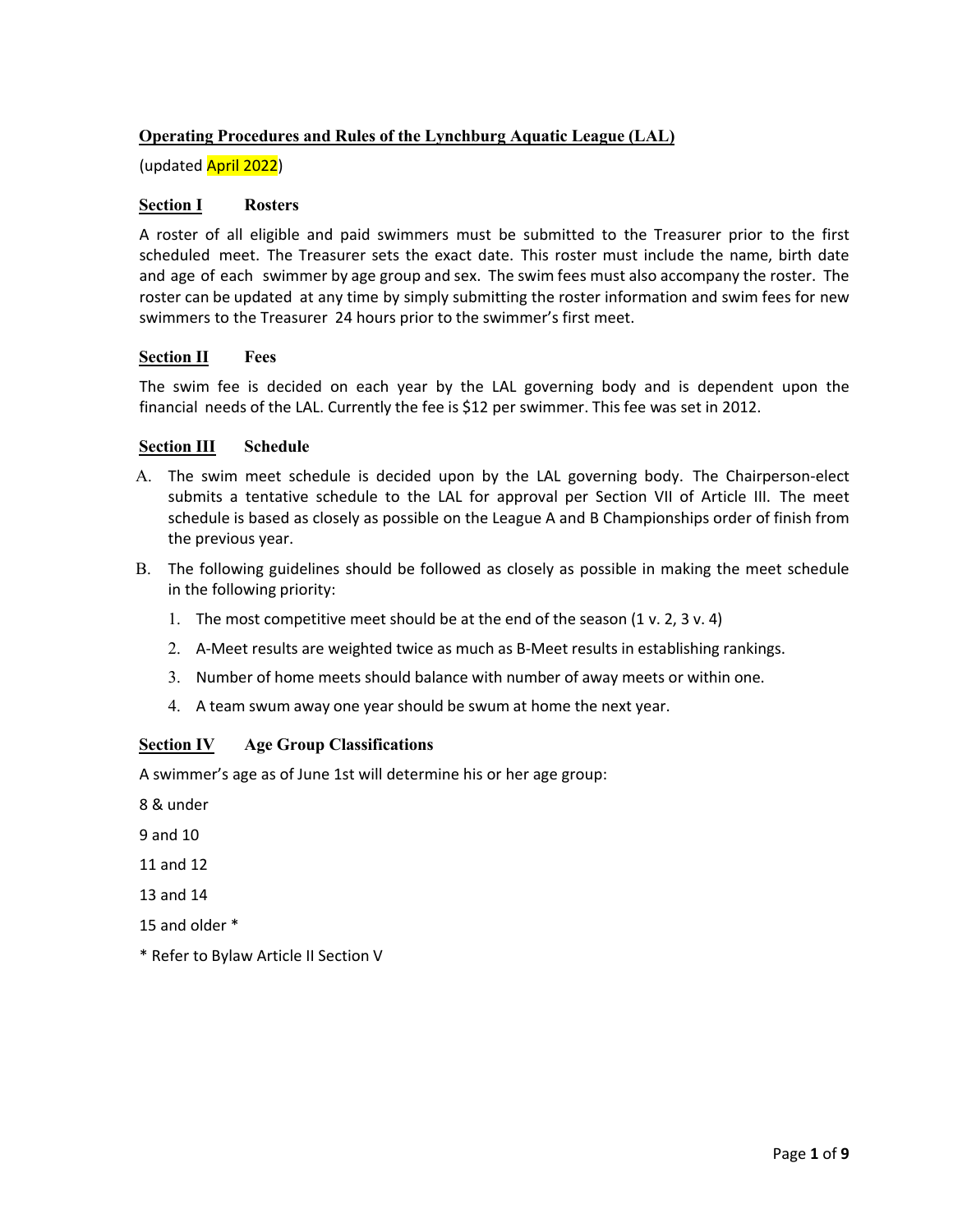## **Section V Championship Meet Schedule**

The member clubs of the LAL will host the City A and B Championship Meets on a rotating basis according to the following schedule:

| Year | <b>A</b> Meet     | <b>B</b> Meet     |
|------|-------------------|-------------------|
| 2021 | Wildwood          | <b>Bedford Y</b>  |
| 2022 | Amherst<br>County | <b>Hill City</b>  |
| 2023 | Peakland          | Oakwood           |
| 2024 | Farmington        | Wildwood          |
| 2025 | Bedford Y         | Amherst<br>County |
| 2026 | Hill City         | Peakland          |
| 2027 | Oakwood           | Farmington        |
| 2028 | Wildwood          | <b>Bedford Y</b>  |
| 2029 | Amherst<br>County | <b>Hill City</b>  |

**NOTE: The A and B meets must be held in a 6‐lane pool. The pool may require conversions if necessary. Pools that do not have 6 lanes will host the M & M Relays (if held).** 

#### **Section VI Dual Meets**

A. *Eligibility*

Swimmers must meet the requirements outlined in Article II, Section IV & V and may not swim in a meet unless they have previously registered with the Treasurer and paid the fees.

#### B. *Order of Events*

- 1. See attached sheets. (The order of events may be changed by mutual consent of both clubs' coaches prior to the start of the meet; i.e. heats may be combined if there are fewer than 6 swimmers in a heat.)
- 2. The fastest heat will be the final heat of any event.
- C. *Relays*

Relay teams may be mixed male and female swimmers.

D. *Swim Ups*

Swimmers may swim up in relay events in dual meets only.

#### E. *Event Entries*

- 1. The top two (2) times per team will score in each individual event.
- 2. Each team can place in relay events barring disqualifications, i.e. no team can sweep  $1<sup>st</sup>$  and 2<sup>nd</sup> place earning points for both places.
- 3. Each swimmer entered may swim a maximum of four (4) events per meet. A designated relay alternate is considered one of these four events. If a swimmer is in 5 events, the last individual event is dropped. If the swimmer has already swum the last individual event when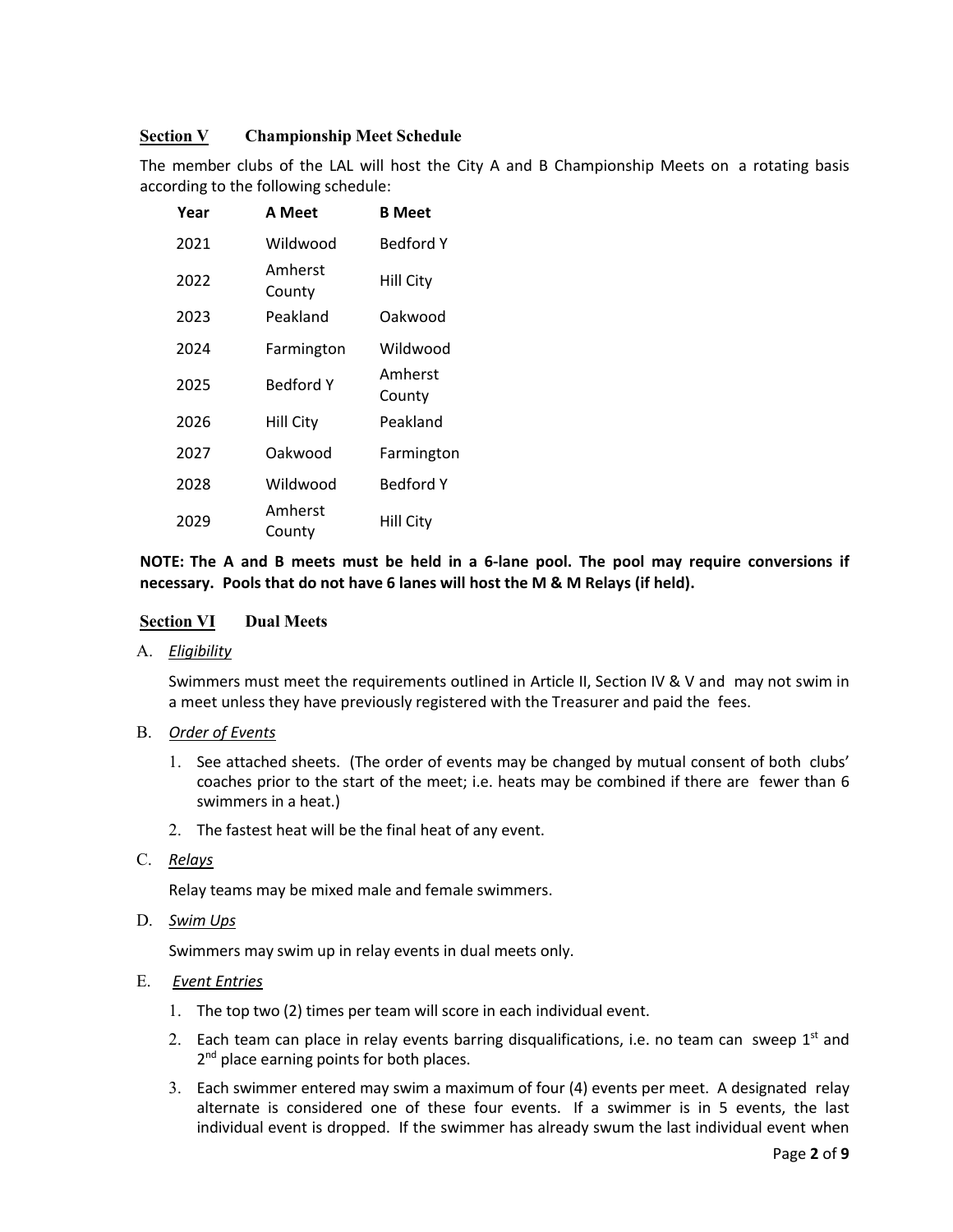the mistake is discovered, and he/she scored in that event, his/her score is dropped from the score sheet and the event is rescored.

F. *Meet Day and Time*

Dual meets will usually be held on Monday evenings starting at 6:00 p.m. by the referee's watch, except when otherwise specified by the approved schedule. The final event of the meet will be started no later than 10:30 p.m. as indicated by the referee's watch. If Monday is a legal holiday, dual meets will be held on Tuesday, if possible.

G. *Inclement Weather* 

Postponement of Dual Meet due to Inclement Weather will be determined:

- 1. Prior to meet warm‐up by the host club
- 2. After warm‐up by the meet referee
- 3. The lifeguard on duty can close the pool at his discretion
- 4. All meets delayed by 90 minutes (cumulative) will be rescheduled or called as decided by the referee with input from the coaches.
- 5. For rescheduled meets: the home team's pool will be given preference, but if it is not available the next night, the visiting team's pool will be used, if available.
- H. *Rain Date*

This will be decided by the referee and coaches subject to pool availability. The rain date should be scheduled as soon as possible after the original meet and prior to the next scheduled dual meet.

I. *Dual Meet Scoring*

| 12 & Under    |                |               |  |
|---------------|----------------|---------------|--|
| Place         | <b>Points</b>  | <b>Relays</b> |  |
| 1             | 5              |               |  |
| $\mathfrak z$ | 3              | 3             |  |
| 3             | $\mathfrak{p}$ |               |  |
| 4             |                |               |  |

Note: One team cannot sweep both relays

| <b>13 &amp; Over</b> |               |               |  |
|----------------------|---------------|---------------|--|
| <b>Place</b>         | <b>Points</b> | <b>Relays</b> |  |
| 1                    | 4             |               |  |
| 2                    | $\mathcal{P}$ | 3             |  |
| 2                    | 1             |               |  |

Note: One team cannot sweep both relays

J. *Awards*

Ribbons will be purchased by the LAL and will be distributed to the team representatives before the first dual meet of each season. Each team shall be responsible for giving ribbons to their swimmers after each dual meet. Ribbons will be awarded for  $1<sup>st</sup>$  through  $4<sup>th</sup>$  places. Heat Winner ribbons are awarded to 10 & under swimmers who win their heat.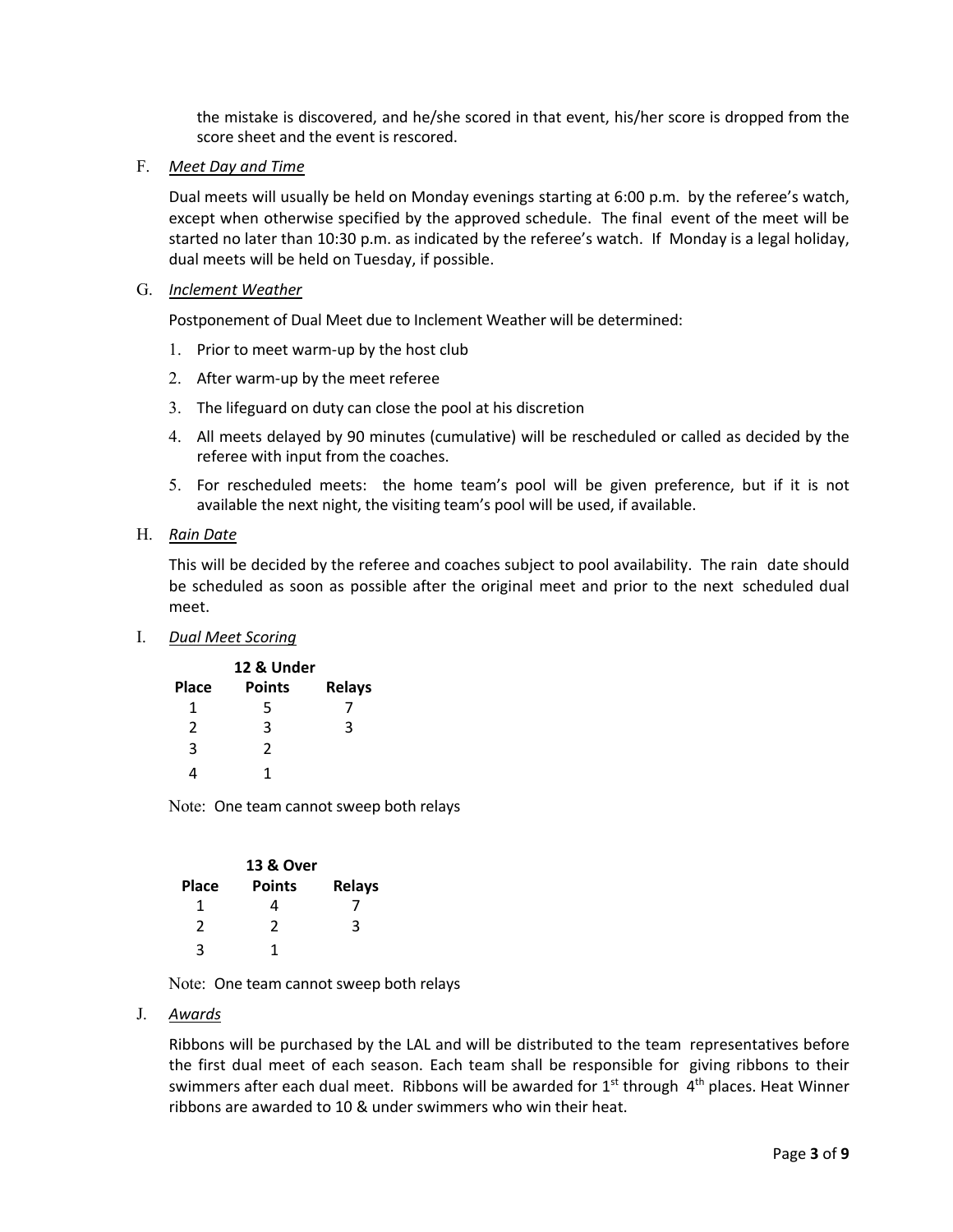## K. *Entries*

- 1. Visiting coaches shall submit their entries to the Home coach by Saturday at 6:00pm prior to the Monday night dual meet unless the coaches mutually agree upon a different time. Final scratch information must be submitted to the Home coach by 2:00 p.m. of the meet day. Heat sheets should not be copied before the 2:00 p.m. meet day deadline. The host team will prepare 25 copies of the heat sheet for the meet.
- 2. Alternates for relays must be designated and will be considered as one of the four entries allowed each swimmer.
- 3. Swimmer event cards (index cards) will be used. Entry labels will be printed by the host team, attached to index cards, and placed on clipboards by lane.
- 4. The host club will provide disqualification slips. DQ slips will be purchased by the LAL and will be distributed to the team representatives along with the ribbons prior to the first meet of the season.
- 5. The following requirements are preferred for any pool hosting an LAL swim meet:
	- a. Back stroke flags
	- b. Lane stripes on the bottom of the pool
	- c. End of pool marks at both ends of each lane
	- d. Minimum of 25 yards per lane
	- e. Minimum of four (4) lanes per pool
	- f. Underwater lights
	- g. Outdoor lighting
	- h. Starting blocks
	- i. Lane ropes

(The LAL board has the right to waive any of the above requirements.)

#### L. *Host Head Scorer*:

The Host Head Scorer will provide each participating coach and the League Recorder with meet results. Times for all swimmers will be recorded on result copies, as well as all disqualifications. Dual meet scoring must be done electronically by using LAL approved software. Beginning in 2011, this software will be Team Manager and Meet Manager. Future upgrades will be determined by the League Recorder as needed. In the event of electronic failure, hand scoring is an acceptable method.

M. *Officials*

The following minimum number of officials are recommended for each dual meet (The Starter and Referee must be two individual people):

| 1 Starter         | 1 Referee                |
|-------------------|--------------------------|
| 1 Announcer       | 1 Head Timer             |
| 2 Timers per lane | 4 Stroke and Turn Judges |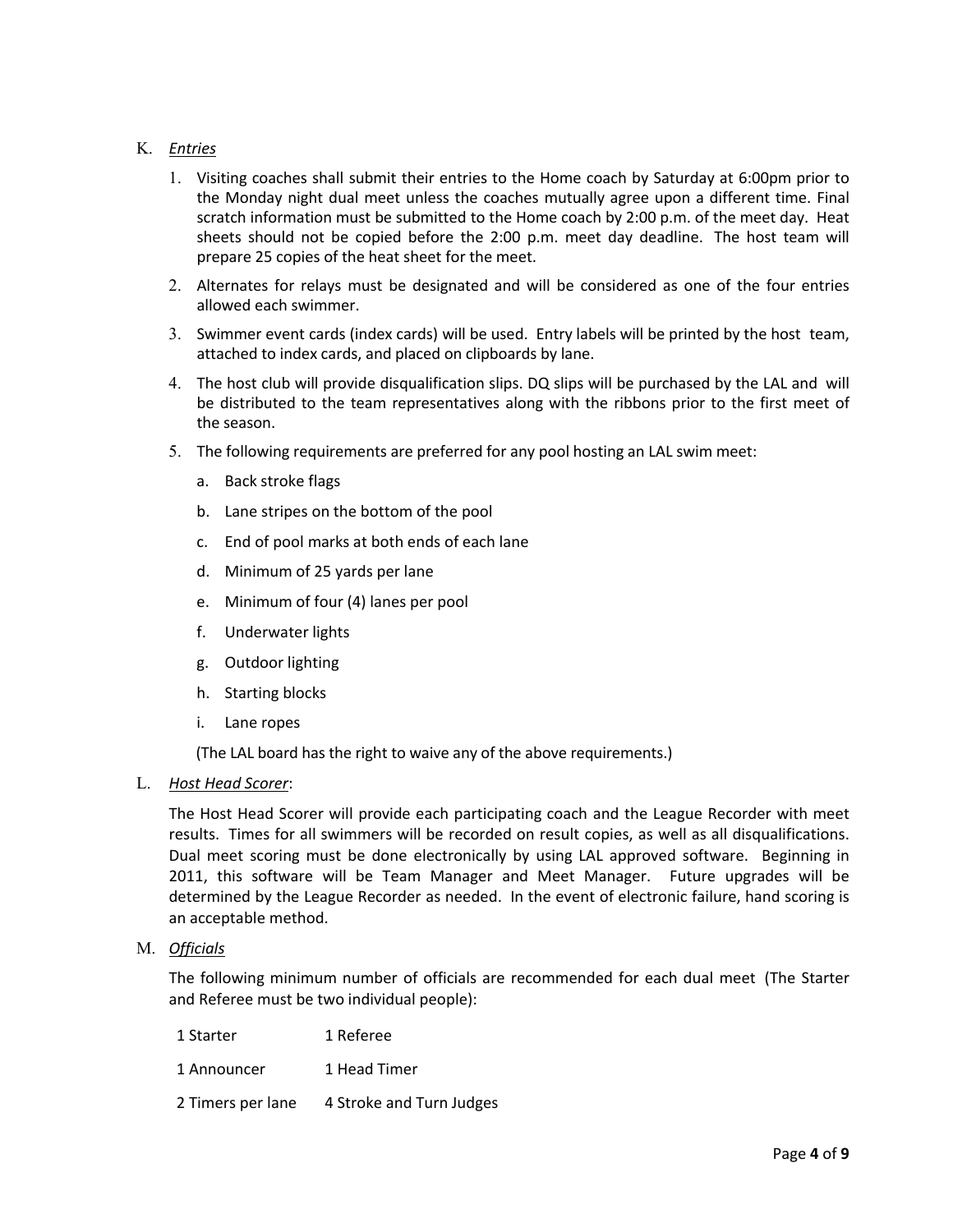4 Place Judges 2 Scorers

N. *Certifications*

Stroke and turn judges, starters, and referees must be qualified by the LAL every two years, or at the discretion of the League Referee. USA Swimming, YMCA, and VHSL certifications are valid substitutes for LAL certification. USA Swimming Officials will remain eligible to officiate one calendar year after their official certification expires. The meet referee must be a certified stroke and turn judge and starter within the LAL. The list of trained officials will be maintained by the Officials Chairperson and will be distributed by this person at the March meeting each year. An updated version after league training has occurred will be provided to each team.

### O. *Rules*

- 1. Rules: USA short course rules for swimming the strokes will be used except as listed herein, or otherwise agreed to by all clubs.
	- a. Backstroke turns shall be judged using the 2009 NCAA Swimming and Diving Rules (Article 1.c., Section 2, Rule 2)
	- b. As USA Swimming releases rule interpretations, the Officials Chair shall make the LAL Board (or coaches, if during the active season) aware of these changes and interpretations for concurrent use during the current season or defer to the next season for implementation.
- 2. Stroke and Turn judges are to note all infractions of stroke and turns to the referee on the disqualification (DQ) slips. No disqualified swimmer shall be awarded points or awards. Scorer's table will provide coaches with their swimmers' DQ slips.
- 3. Times: All times shall be taken and recorded as per USA Swimming Code.
- 4. False Starts: Any 8 & under, 9‐10, or 11‐12 swimmer who has committed two (2) false starts in an individual event will be disqualified. Swimmers who are 13 and older, if charged with a false start, will not be allowed to swim in that event. (No False Starts Rule)
- 5. Coaches shall have 24 hours from the receipt of meet results to challenge or protest the results. Photo/Video evidence shall not be used as a basis for disputing any results, including disqualification.

## **Section VII "B" Championship Meet**

The "B" Championship meet shall have the same events scheduled as the dual meets.

- A. *Qualifications for the B Championship Meet* 
	- 1. The swimmer must have recorded a non-disqualified time in that event obtained in a dual meet. No swimmer can enter an event with a "No Time" designation.
	- 2. A swimmer with only one (1) non-disqualified target time (A time) may compete in the B meet. He may not swim the target time event as an individual event or in the relay.
- B. *Qualifications from the B Meet to the A Meet*

All swimmers who meet or better the A time for an event in the B Meet will qualify to swim that event in the A Meet. Also see section VIII. A. 4.

C. *Scoring for B Championship Meet* 

Places 1 through 7 will score points (12 & under) and places 1 through 6 will score points (13 & over). Individual events will be scored as follows: (Individual event point will be doubled for relay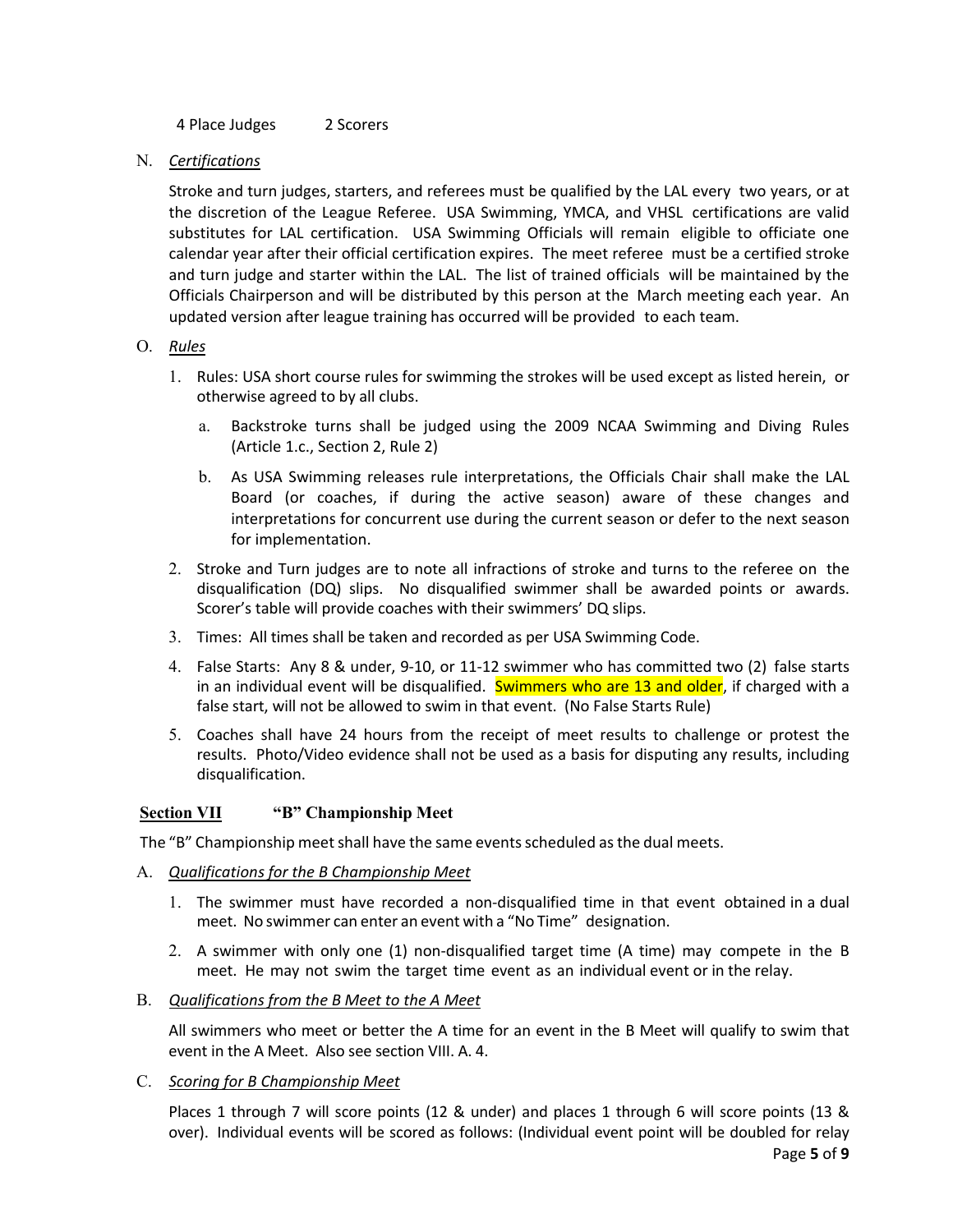events.)

| 12 & under            |          |                       | 13 & over |  |  |
|-----------------------|----------|-----------------------|-----------|--|--|
| $1st$ place           | 8 points | $1st$ place           | 7 points  |  |  |
| $2nd$ place           | 6 points | $2nd$ place           | 5 points  |  |  |
| 3rd place             | 5 points | 3rd place             | 4 points  |  |  |
| 4 <sup>th</sup> place | 4 points | 4 <sup>th</sup> place | 3 points  |  |  |
| 5 <sup>th</sup> place | 3 points | $5th$ place           | 2 points  |  |  |
| $6th$ place           | 2 points | $6th$ place           | 1 point   |  |  |
| $7th$ place           | 1 point  |                       |           |  |  |

## D. *Awards*

- 1. Medals will be awarded to places 1 through 3, ribbons to places 4 through 7.
- 2. Heat winner ribbons will be awarded in all 10 & Under events.
- 3. Team trophies will be awarded to the top three (3) teams based on cumulative team points.

#### E. *Rules*

The Dual Meet rules apply to the "B" Championship Meet except as noted below:

- 1. Relays: No "swimming up" (swimmers may not swim on a relay in an older age group).
- 2. Swimmer Participation: Each swimmer may enter three (3) individual and two (2) relay events. If a swimmer is listed in too many events, he will be removed from the last individual event.
- 3. Each swim club may have a maximum of two entries in each relay event.
- 4. Scoring restrictions per team in Section VI E.1 and E.2 do not apply. All individual and relay entrants are eligible to score.
- 5. "B" Meet entries deadline will be 6:00pm on the day following the last dual meet of the season.

#### F. *Responsibilities for Providing Workers for Championship Meets*

- 1. The host team shall provide the following key people: Announcer, 3 Head Timers (one per timing shift), Head of Hospitality, Head of Clerk of Course, parking attendants, concessions workers, and volunteer check‐in person.
- 2. The League Chairperson will arrange for 2 referees, 2 starters, a Recorder, a Timing Judge, and a CTS Operator. The Recorder will arrange for two assistants to help at the scoring table. All 9 of these officials will work the entire meet and will be provided with breakfast, lunch, and VIP parking passes.
- 3. The other participating teams will provide stroke & turn judges, runners, timers, clerk of course workers, place judges, hospitality workers, and workers to place labels on award ribbons.

## **<u>Section VIII</u> "A" Championship Meet**

## A. *Eligibility*

- 1. A swimmer must have swum in at least two dual meets during the summer season.
- 2. A swimmer who has attained just one (1) non‐disqualified target time may only swim that event in the "A" meet. A swimmer who has had such times in two (2) or more events automatically qualifies to swim any event in which he or she has a recorded nondisqualified time. No swimmer may enter an event with a "No Time", except that a coach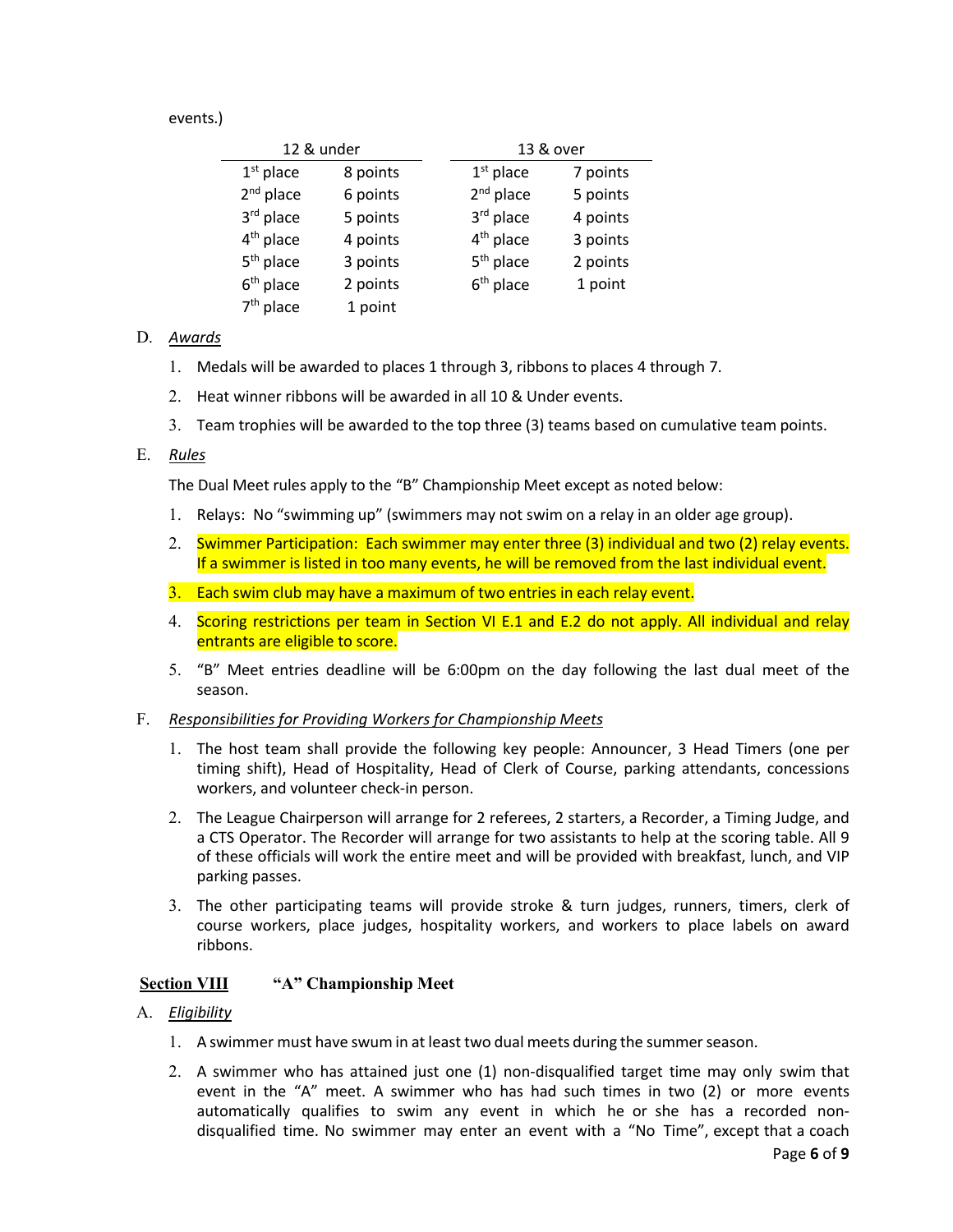may make an appeal to permit a swimmer to compete with a "No Time" for extenuating circumstances. The appeal shall be reviewed and a decision reached by the Appeals Committee, as defined in the League By‐Laws, Section XVI.

- 3. All swimmers who have swum in at least two dual meets are eligible to swim in the relays whether they qualified for the individual events or not.
- 4. A swimmer who wins his/her individual event at the "B" Championship meet shall be eligible to swim that event in the "A" Championship meet. Winning a "B" meet event does not qualify as an "A" time; therefore, a swimmer with one "A" time and one "B" meet win does not meet the standards for eligibility in rule VIII. A. 2 above. (In other words, the swimmer may only swim those 2 events in the "A" meet, not 3 events as in rule VIII.A.2.)
- 5. A swimmer who achieves an "A" time in the "B" meet is eligible to swim that event in the "A" meet.
- 6. Any swimmer in the Top 12 of an event according to the Top 12 report generated by the League Recorder at the conclusion of the "B" meet is eligible to swim that event in the "A" meet. This does not qualify as an A time; therefore, the swimmer does not meet the standards for eligibility in rule VIII. A. 2 above. (In other words, a swimmer who qualifies into the "A" meet with two Top 12 times that are not "A" times may only swim those 2 individual events in the "A" meet, not 3 individual events as a swimmer who has earned 2 "A" times is eligible to do.
- B. *Target Times*

Target times will be set for each individual event. Target times will be established by taking the average 12<sup>th</sup> place time for each event over the past 3 seasons. New target times will be established every 3 years and will be voted on for approval by the LAL board. The most recent target times were established in 2022 for use in the 2022, 2023, and 2024 seasons.

C. *Rules*

Dual meet rules apply to "A" Championship Meet except as noted below:

- 1. Seeding: Meet shall be pre-seeded unless voted on by LAL Board.
- 2. Relays: No "swimming up" (swimmers may not swim on a relay in an older age group).
- 3. Swimmer Participation: Each swimmer may enter three (3) individual and two (2) relay events. If a swimmer is listed in too many events, he will be removed from the last individual event.
- 4. Each swim club may have a maximum of two entries in each relay event.
- 5. Scoring restrictions per team in Section VI E.1 and E.2 do not apply. All individual and relay entrants are eligible to score.
- 6. A‐meet entries deadline will be 6:00 p.m. on the Tuesday following the completion of the "B" meet.
- 7. All relays must include at least one A‐Meet qualified swimmer.
- 8. Any changes to the psyche sheet after it has been issued to the League by the League Recorder will be considered Exhibition for the purposes of scoring points (i.e. the swimmer will still be eligible to win, place, or officially break a record, but will not score points for his or her team.)

### D. *Awards*

- 1. Individual Events
	- a. First, Second and Third Places Medals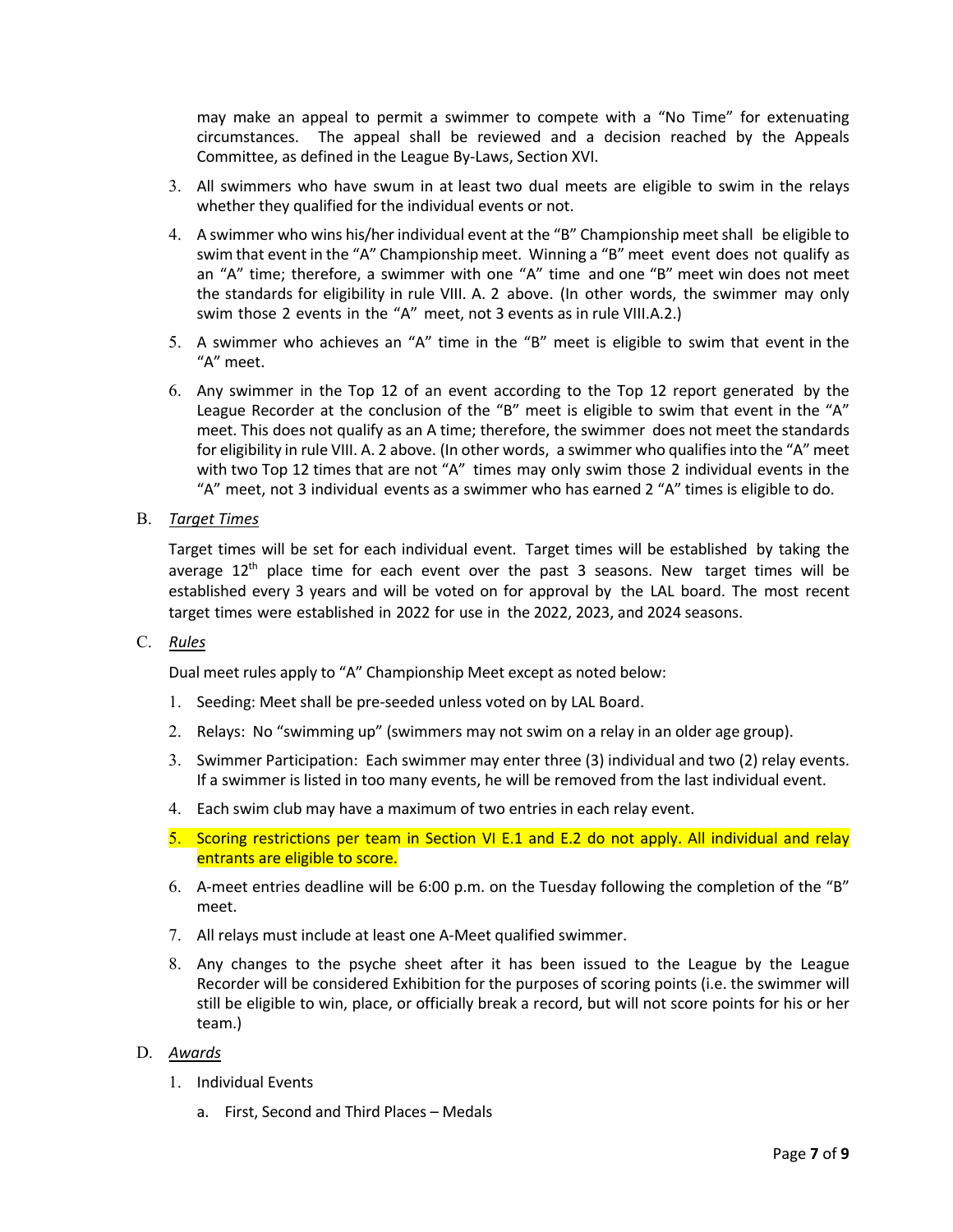- b. Fourth, Fifth, Sixth and Seventh Places Ribbons Heat Winners Ribbons
- c. Championship Meet Record Breakers Plaque
- 2. Relay Events
	- a. First, Second and Third Places Medals
	- b. Fourth, Fifth, Sixth and Seventh Places Ribbons
	- c. Championship Meet Record Breakers Plaque to each team member
- 3. Team Awards: First, Second and Third Places Trophies
- E. *Responsibilities for Providing Workers for Championship Meets*
	- 1. The host team shall provide the following key people: Announcer, 3 Head Timers (one per timing shift), Head of Hospitality, Head of Clerk of Course, parking attendants, concessions workers, and volunteer check‐in person.
	- 2. The League Chairperson will arrange for 2 referees, 2 starters, a Recorder, a Timing Judge, and a CTS Operator. The Recorder will arrange for two assistants to help at the scoring table. All 9 of these officials will work the entire meet and will be provided with breakfast, lunch, and VIP parking passes.
	- 3. The other participating teams will provide stroke & turn judges, runners, timers, clerk of course workers, place judges, hospitality workers, and workers to place labels on award ribbons.

### F. *Scoring*

Places 1 through 7 will score points (12 & under) and places 1 through 6 will score points 13 & over). Individual events will be scored as follows: (Individual event point will be doubled for relay events.)

| 12 & under            |          | 13 & over             |          |  |
|-----------------------|----------|-----------------------|----------|--|
| $1st$ place           | 8 points | $1st$ place           | 7 points |  |
| $2nd$ place           | 6 points | $2nd$ place           | 5 points |  |
| 3rd place             | 5 points | 3rd place             | 4 points |  |
| 4 <sup>th</sup> place | 4 points | 4 <sup>th</sup> place | 3 points |  |
| $5th$ place           | 3 points | 5 <sup>th</sup> place | 2 points |  |
| $6th$ place           | 2 points | $6th$ place           | 1 point  |  |
| 7 <sup>th</sup> place | 1 point  |                       |          |  |

## **Section IX Inclement Weather Policy for Championship Meets**

- A. An Inclement Weather Committee should consist of:
	- 1. Coaches' representative (1)
	- 2. Site pool manager or designated representative
	- 3. Meet director (1)
	- 4. LAL Chairperson
	- 5. Meet Referee
- B. This committee shall determine if weather is a prohibiting factor in the safe or successful completion of a championship meet. The meet director, in conjunction with the site pool manager, should establish if—in the case of inclement weather—the meet should be held or postponed until the following day.